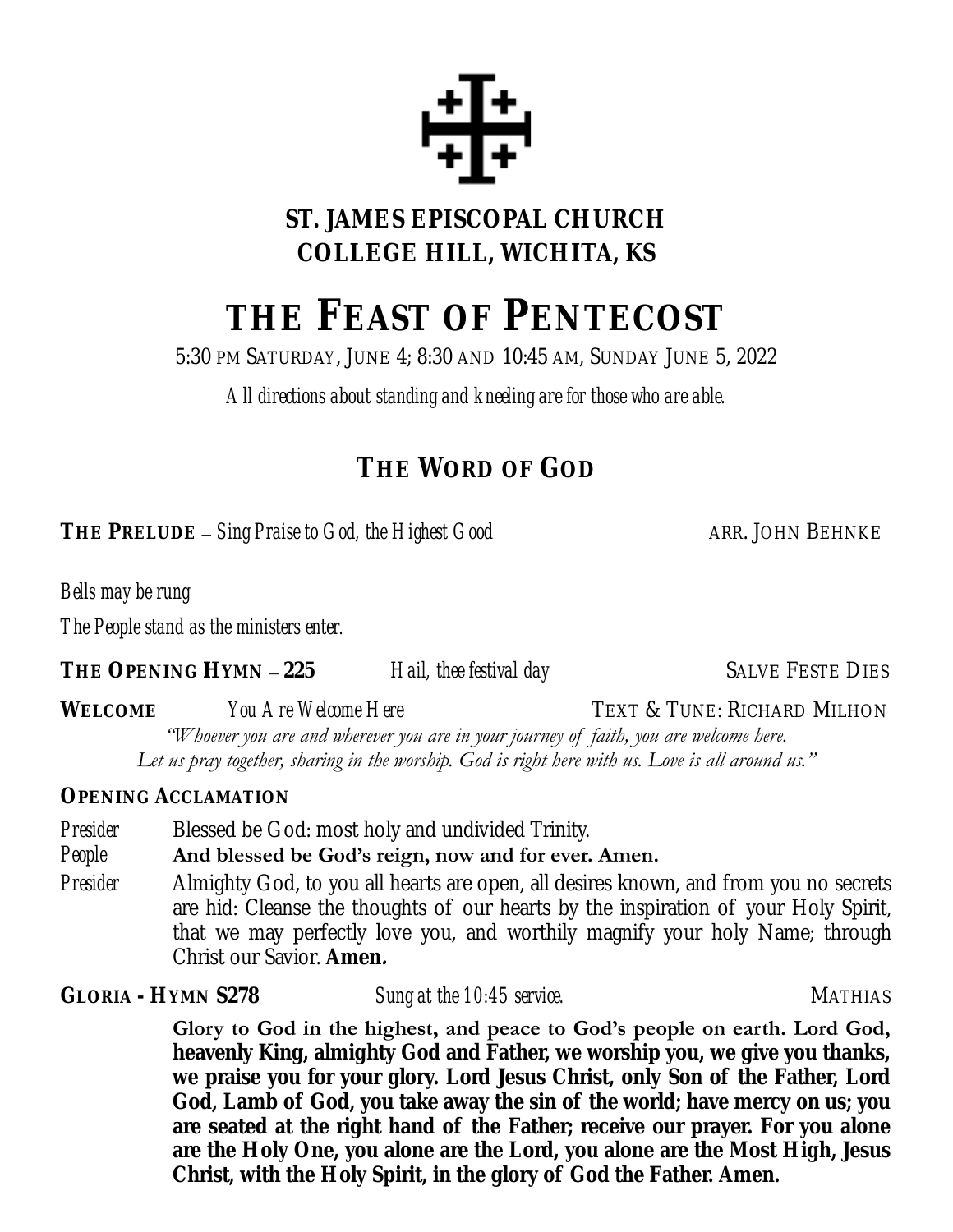**COLLECT OF THE DAY**

*Presider* God be with you. *People* **And also with you.**

*Presider* Let us pray.

*Presider* O God, the Creator of glory, you have exalted your only Son Jesus Christ with great triumph to your reign in heaven: Do not leave us comfortless, but send us your Holy Spirit to strengthen us, and exalt us to that place where our Savior Christ has gone before; who lives and reigns with you and the Holy Spirit, one God, in glory everlasting. **Amen.**

*Please be seated.*

**THE FIRST LESSON ACTS 2:1-21**

#### *Reader* A reading from the book of Acts

When the day of Pentecost had come, the disciples were all together in one place. And suddenly from heaven there came a sound like the rush of a violent wind, and it filled the entire house where they were sitting. Divided tongues, as of fire, appeared among them, and a tongue rested on each of them. All of them were filled with the Holy Spirit and began to speak in other languages, as the Spirit gave them ability. Now there were devout Jews from every nation under heaven living in Jerusalem. And at this sound the crowd gathered and was bewildered, because each one heard them speaking in the native language of each. Amazed and astonished, they asked, "Are not all these who are speaking Galileans? And how is it that we hear, each of us, in our own native language? Parthians, Medes, Elamites, and residents of Mesopotamia, Judea and Cappadocia, Pontus and Asia, Phrygia and Pamphylia, Egypt and the parts of Libya belonging to Cyrene, and visitors from Rome, both Jews and proselytes, Cretans and Arabs- in our own languages we hear them speaking about God's deeds of power." All were

amazed and perplexed, saying to one another, "What does this mean?" But others sneered and said, "They are filled with new wine." But Peter, standing with the eleven, raised his voice and addressed them, "Men of Judea and all who live in Jerusalem, let this be known to you, and listen to what I say. Indeed, these are not drunk, as you suppose, for it is only nine o'clock in the morning. No, this is what was spoken through the prophet Joel: 'In the last days it will be, God declares, that I will pour out my Spirit upon all flesh, and your sons and your daughters shall prophesy, and your young men shall see visions, and your old men shall dream dreams. Even upon my slaves, both men and women, in those days I will pour out my Spirit; and they shall prophesy. And I will show portents in the heaven above and signs on the earth below, blood, and fire, and smoky mist. The sun shall be turned to darkness and the moon to blood, before the coming of the Lord's great and glorious day. Then everyone who calls on the name of the Lord shall be saved.' "

*People* **Thanks be to God.**

*Reader* The Word of the Lord or Hear what the Spirit is saying to God's people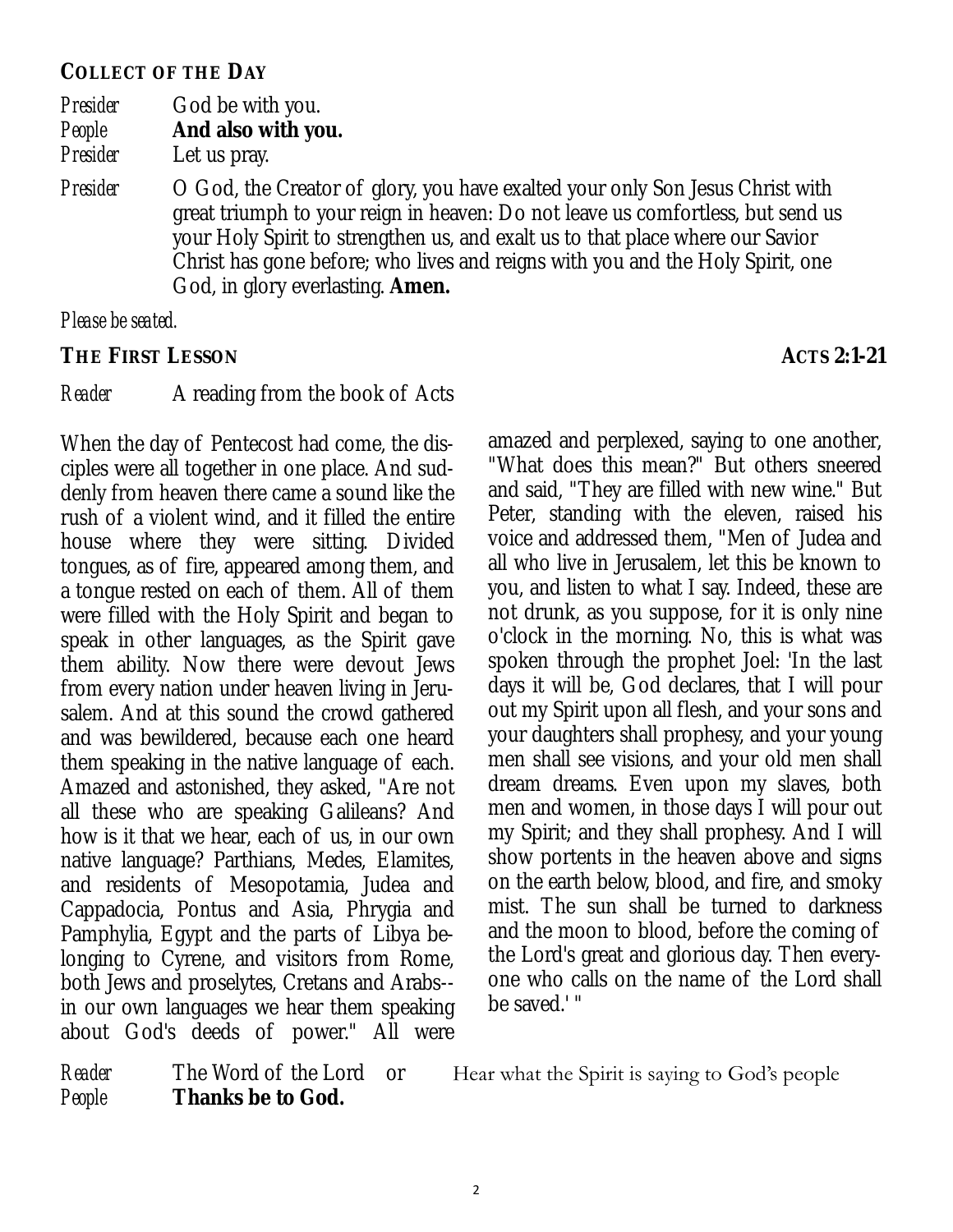*When spoken the psalm may be said in unison, responsively by whole verse, or responsively by half verse.*

*The choir sings the Refrain, followed by the congregation. The choir sings the verses and the congregation responds with the Refrain as indicated.*



From The Portland Psalter C 2002, Robert A. Hawthorne. Church Publishing Incorporated. All rights reserved. Used by permission.

25  $\degree$  O Lord, how manifold are your works!  $*$ 

in wisdom you have made them all; the earth is full of your creatures.

- 26 Yonder is the great and wide sea with its living things too many to number, \* creatures both small and great.
- 27 There move the ships, and there is that Leviathan,  $*$ which you have made for the sport of it.
- 28 All of them look to you \*

to give them their food in due season.

29 You give it to them; they gather it;  $*$ 

you open your hand, and they are filled with good things. Refrain

30 You hide your face, and they are terrified; \*

you take away their breath, and they die and return to their dust.

- 31 You send forth your Spirit, and they are created; \* and so you renew the face of the earth.
- 32 May the glory of the Lord endure for ever; \* may the Lord rejoice in all his works.
- 33 He looks at the earth and it trembles; \* he touches the mountains and they smoke. **Refrain**
- 34 I will sing to the Lord as long as I live; \*
- I will praise my God while I have my being.
- 35 May these words of mine please him; \* I will rejoice in the Lord.
- 37 Bless the Lord, O my soul. \* Hallelujah! **Refrain**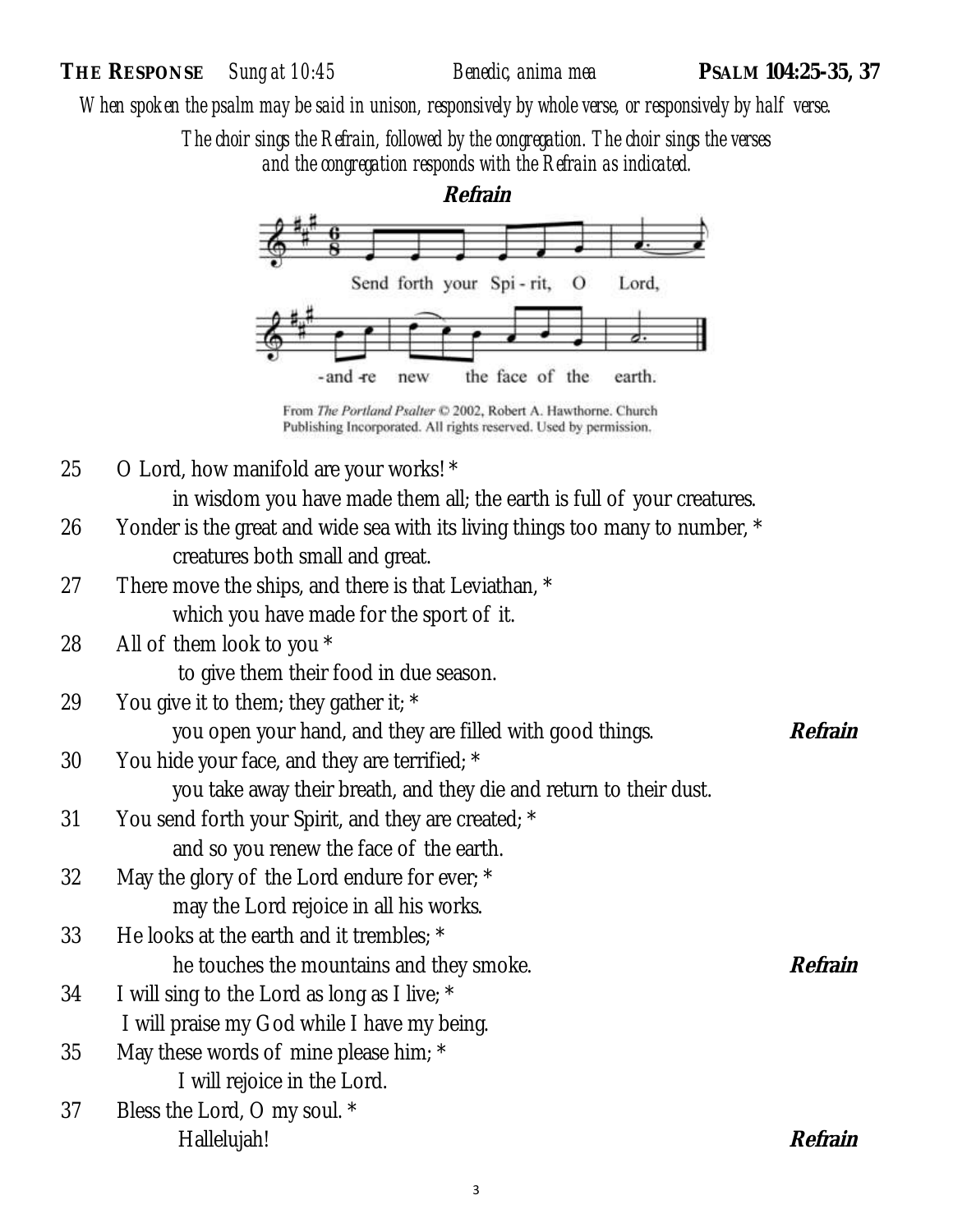#### **THE SECOND LESSON ROMANS** 8:14-17

#### *Reader* A reading from Paul's Letter to the Romans

All who are led by the Spirit of God are children of God. For you did not receive a spirit of slavery to fall back into fear, but you have received a spirit of adoption. When we cry, "Abba! Father!" it is that very Spirit bearing witness with our spirit that we are children of God, and if children, then heirs, heirs of God and joint heirs with Christ-- if, in fact, we suffer with him so that we may also be glorified with him.

*Reader* The Word of the Lord or Hear what the Spirit is saying to God's people *People* **Thanks be to God.**

*Sung at the 10:45 service.* 

**THE GOSPEL HYMN** – **511** – *Holy Spirit, ever living* ABBOT'S LEIGH

*Stand and turn to face the Gospel with reverence for God's Word.*

**THE HOLY GOSPEL JOHN 14:8-17, 25-27**

*Reader* The Holy Gospel of our Savior Jesus Christ according to John.. *People* **Glory to you, Lord Christ.**

Philip said to Jesus, "Lord, show us the Father, and we will be satisfied." Jesus said to him, "Have I been with you all this time, Philip, and you still do not know me? Whoever has seen me has seen the Father. How can you say, `Show us the Father'? Do you not believe that I am in the Father and the Father is in me? The words that I say to you I do not speak on my own; but the Father who dwells in me does his works. Believe me that I am in the Father and the Father is in me; but if you do not, then believe me because of the works themselves. Very truly, I tell you, the one who believes in me will also do the works that I do and, in fact, will do greater works than these, because I am going to the Father. I will do whatever you ask in my name, so that the Fa-

#### *After the Gospel, the Reader says*

| Reader | The Gospel of our Savior   |
|--------|----------------------------|
| People | Praise to you, Lord Christ |

*The preacher indicates when all may be seated.*

ther may be glorified in the Son. If in my name you ask me for anything, I will do it. "If you love me, you will keep my commandments. And I will ask the Father, and he will give you another Advocate, to be with you forever. This is the Spirit of truth, whom the world cannot receive, because it neither sees him nor knows him. You know him, because he abides with you, and he will be in you. I have said these things to you while I am still with you. But the Advocate, the Holy Spirit, whom the Father will send in my name, will teach you everything, and remind you of all that I have said to you. Peace I leave with you; my peace I give to you. I do not give to you as the world gives. Do not let your hearts be troubled, and do not let them be afraid."

**THE SERMON** THE REV. DILLON GREEN, CURATE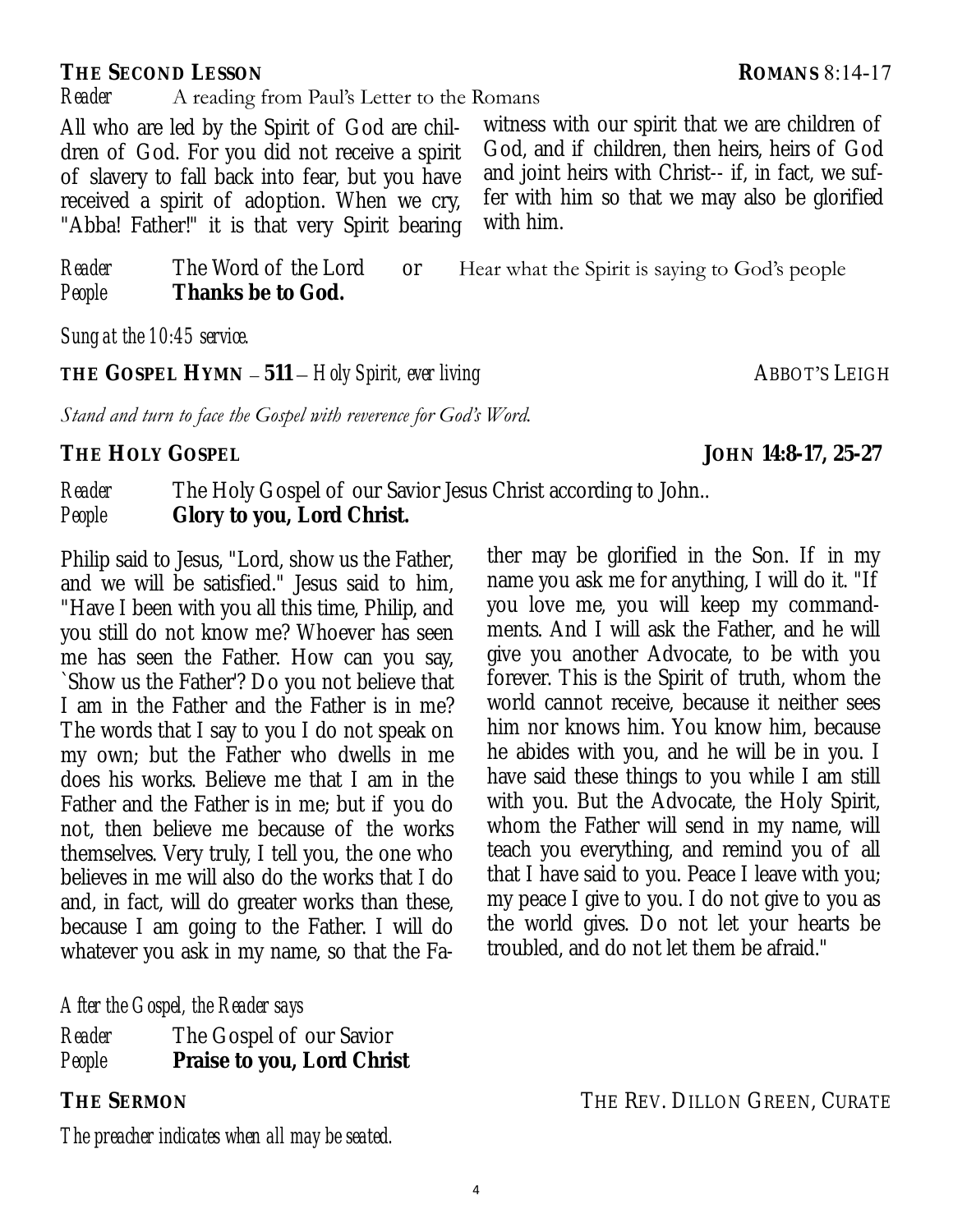*After a moment of silent reflection, together we stand to say the Nicene Creed* **THE NICENE CREED**

*All* **We believe in one God, the Father, the Almighty, maker of heaven and earth, of all that is, seen and unseen. We believe in one Lord, Jesus Christ, the only Son of God, eternally begotten of the Father, God from God, Light from Light, true God from true God, begotten, not made, of one Being with the Father; through him all things were made. For us and for our salvation he came down from heaven, was incarnate of the Holy Spirit and the Virgin Mary and became truly human. For our sake he was crucified under Pontius Pilate; he suffered death and was buried. On the third day he rose again in accordance with the Scriptures; he ascended into heaven and is seated at the right hand of the Father. He will come again in glory to judge the living and the dead, and his kingdom will have no end. We believe in the Holy Spirit, the Lord, the giver of life, who proceeds from the Father, who with the Father and the Son is worshiped and glorified, who has spoken through the prophets. We believe in one holy catholic and apostolic Church. We acknowledge one baptism for the forgiveness of sins. We look for the resurrection of the dead, and the life of the world to come. Amen.**

#### **THE PRAYERS OF THE PEOPLE**

- *Reader* Spirit of God,
- *People* **Come upon us.**
- *Reader* Spirit of God,
- *People* **Come within us.**
- *Reader* Spirit of God,
- *People* **Come into our darkness as light.**
- *Reader* Spirit of God,
- *People* **Come as the wind to refresh and uplift us.**
- *Reader* Spirit of God,
- *People* **Come as joy to disperse our sorrows.**
- *Reader* Spirit of God,
- *People* **Inspire us to do new and bold things.**
- *Reader* Spirit of God,
- *People* **Inspire your church with your love.**
- *Reader* Spirit of God,
- *People* **Inspire the leaders of the nations with your love.**
- *Reader* Spirit of God,
- *People* **Comfort with your love the despondent, the weak, the grieving, the oppressed, the infirm, the depressed, the weary, and all who are ill.**

*Reader* Spirit of God,

*People* **Hold in your eternal and loving embrace all the departed.**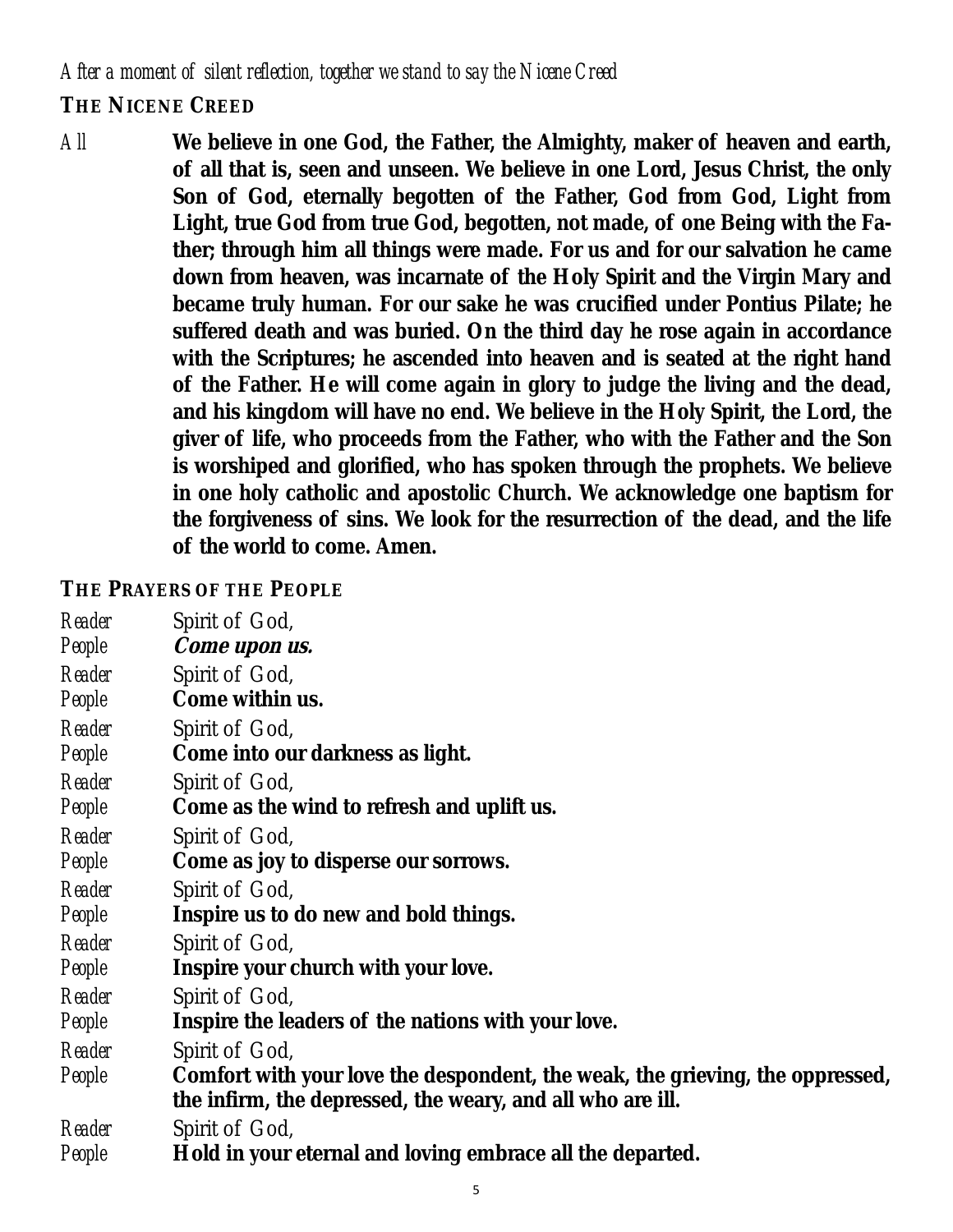| Reader | Spirit of God,                         |
|--------|----------------------------------------|
| People | Renew us.                              |
| Reader | Spirit of God,                         |
| People | Guide us.                              |
| Reader | Spirit of God,                         |
| People | Transform us.                          |
| Reader | Spirit of God,                         |
| People | Set our hearts on fire with your love. |
|        | Amen! Amen! Amen!                      |
|        | Alleluia! Alleluia! Alleluia!          |

#### **CONFESSION OF SIN AND ABSOLUTION**

*Deacon* Let us confess our sins against God and our neighbor.

#### *The people may kneel or stand. A moment of silence may be kept.*

*All* **Most merciful God, we confess that we have sinned against you in thought, word, and deed, by what we have done, and by what we have left undone. We have not loved you with our whole heart; we have not loved our neighbors as ourselves. We are truly sorry and we humbly repent. For the sake of our Savior Jesus Christ, have mercy on us and forgive us; that we may delight in your will, and walk in your ways, to the glory of your Name. Amen.**

#### *The Presider stands and says:*

Almighty God have mercy on you, forgive you all your sins through the grace of Jesus Christ, strengthen you in all goodness, and by the power of the Holy Spirit keep you in eternal life. Amen.

#### **THE PEACE**

*Presider* Holy God, who comes to us in breath, visits us from the throne of heaven, and sets us aflame with amazement and joy, open our paths to new visions and guide our feet deeper into the way of Peace.

*Presider* The Peace of Christ be always with you.

*People* **And also with you.**

*The People greet one another in the name of God, respecting the personal space of our neighbors.*

#### **ANNOUNCEMENTS**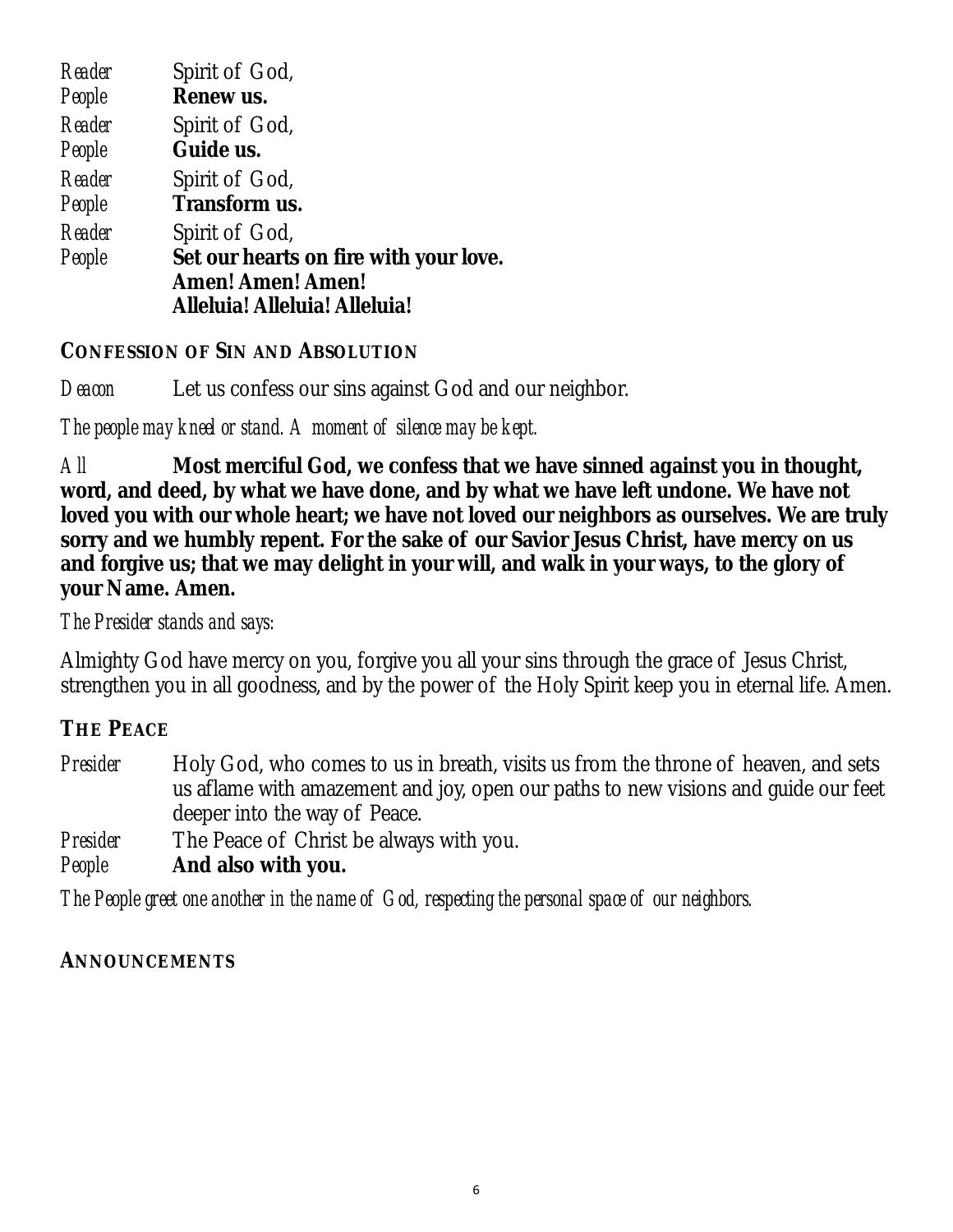## **THE HOLY COMMUNION**

#### **THE OFFERTORY SENTENCE**

*Presider* Because God first loved us, we are made to love one another. For the sake of the life of the world, offer yourselves, your time, and your possessions as signs of love.

*Remain seated as the people's offering of bread and wine are brought forward and while the alms basins are passed in the pews. Please be generous. Our ministry can touch more lives and move more deeply in them with your on-going gifts of money, participation and prayer. The undesignated offering goes to the Rector's Discretionary fund on the first Sunday of the month.*

**MUSIC AT THE OFFERTORY** 8:30 *– Come, O Come, Thou Quickening Spirit* GUENTER RAPHAEL 10:45 – *In The Communion of Saints* J. HATHAWAY, A FEDAK

> In love's great heart our faith has roots. The saints surround us, send new shoots from what has grown before. Their seeds are sown, we now tend needs to bloom, an undivided thing, to bring about God's flowering.

The lunar brilliance of the night gives way to sun, shared source of light and undivided. Here we bloom and welcome differences, make room for all who march, for all who roam on this green earth, our island, home.

The dual mind sees either/or and chooses which to struggle for. We sing of both, of you and me. God's grace draws us to live as "we." Our holy human spirits stir: we're meant to grow from who we were.

In love's great heart our faith has roots. The saints surround us, send new shoots. The life that thrives is life that's varied. Diversity has always carried one creation, many-voiced, in harmony. Let us rejoice.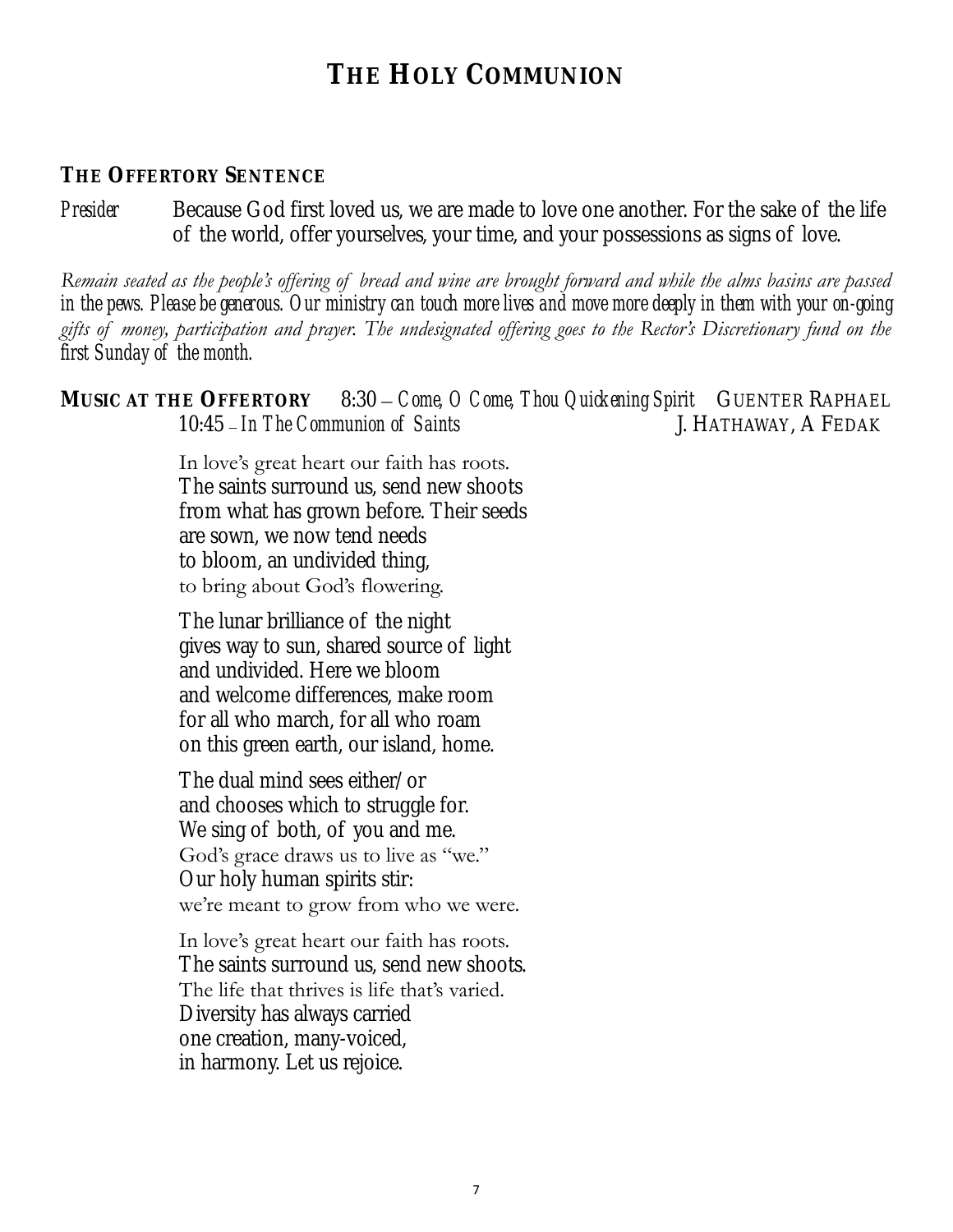A Cause for Celebration



#### **THE PRESENTATION**

*Presider* All things come of you, O God *People* **And of your own have we given you.**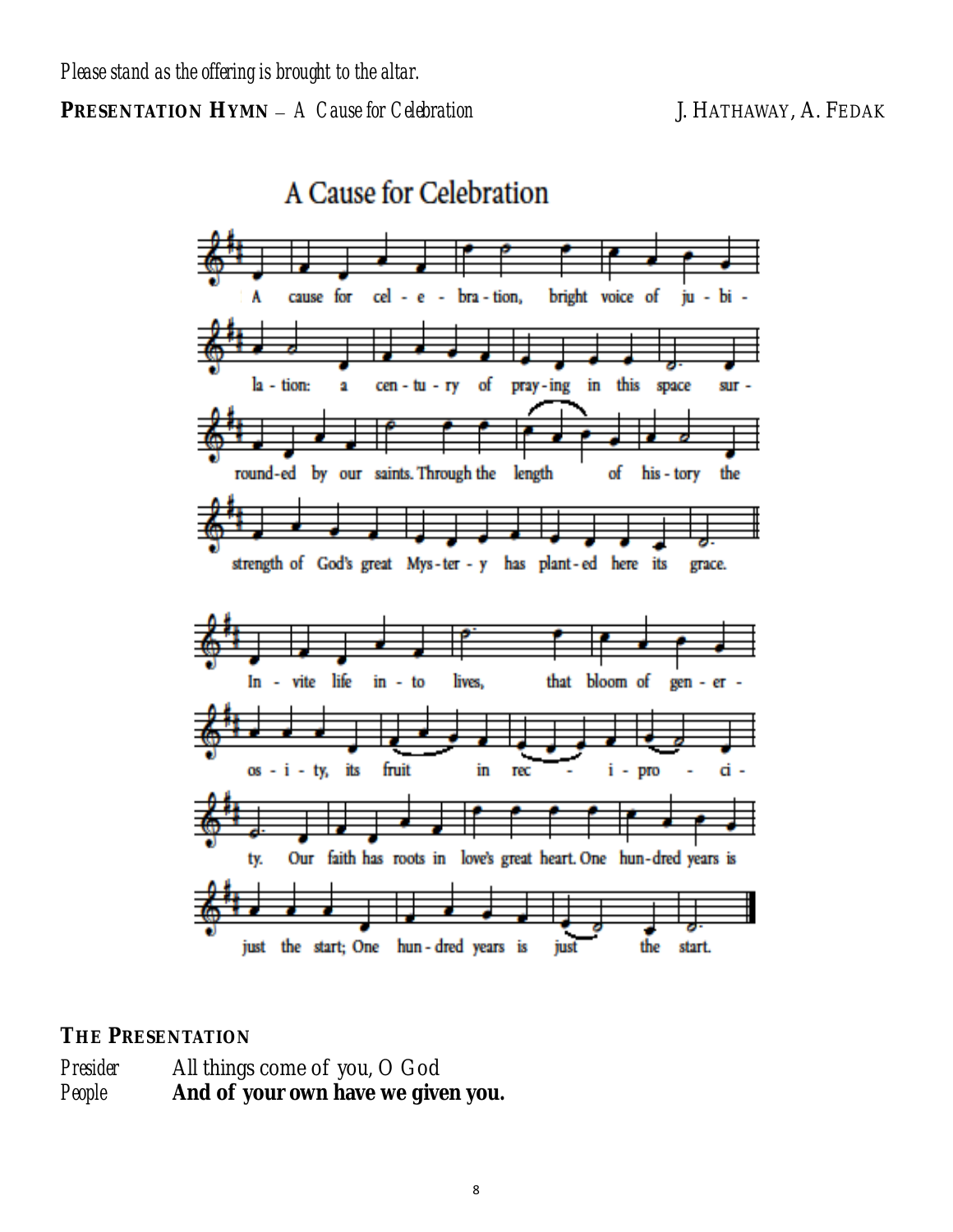**THE GREAT THANKSGIVING —** EUCHARISTIC PRAYER A

#### **THE SURSUM CORDA**

- *Presider* God be with you.
- *People* **And also with you.**
- *Presider* Lift up your hearts.
- *People* **We lift them to the Lord.**
- *Presider* Let us give thanks to the Lord our God.
- *People* **It is right to give our thanks and praise.**
- *Presider* It is right, and a good and joyful thing, always and everywhere to give thanks to you, Almighty God, Creator of heaven and earth. Through Jesus Christ our Lord. In fulfillment of Christ's true promise, the Holy Spirit came down [on this day] from heaven, lighting upon the disciples, to teach them and to lead them into all truth; uniting peoples of many tongues in the confession of one faith, and giving to your Church the power to serve you as a royal priesthood, and to preach the Gospel to all nations. Therefore we praise you, joining our voices with Angels and Archangels and with all the company of heaven, who for ever sing this hymn to proclaim the glory of your Name:

#### **SANCTUS HYMNAL S128** *Sung at 10:45*MATHAIS

*All* **Holy, holy, holy Lord, God of power and might, heaven and earth are full of your glory. Hosanna in the highest. Blessed is the one who comes in the name of the Lord. Hosanna in the highest.**

#### *Remain standing.*

*Presider* Holy and gracious God: In your infinite love you made us for yourself; and, when we had fallen into sin and become subject to evil and death, you, in your mercy, sent Jesus Christ, your only and eternal Son, to share our human nature, to live and die as one of us, to reconcile us to you, the God and maker of all. Jesus stretched out his arms upon the cross, and offered himself in obedience to your will, a perfect sacrifice for the whole world.

> On the night he was handed over to suffering and death, our Savior Jesus Christ took bread; and when he had given thanks to you, he broke it, and gave it to his disciples, and said, "Take, eat: This is my Body, which is given for you. Do this for the remembrance of me." After supper Jesus took the cup of wine; and when he had given thanks, he gave it to them, and said, "Drink this, all of you: This is my Blood of the new Covenant, which is shed for you and for many for the forgiveness of sins. Whenever you drink it, do this for the remembrance of me." Therefore we proclaim the mystery of faith:

*All* **Christ has died. Christ is risen. Christ will come again.**

*Presider* We celebrate the memorial of our redemption, Almighty God, in this sacrifice of praise and thanksgiving. Recalling Christ's death, resurrection, and ascension, we offer you these gifts. Sanctify them by your Holy Spirit to be for your people the Body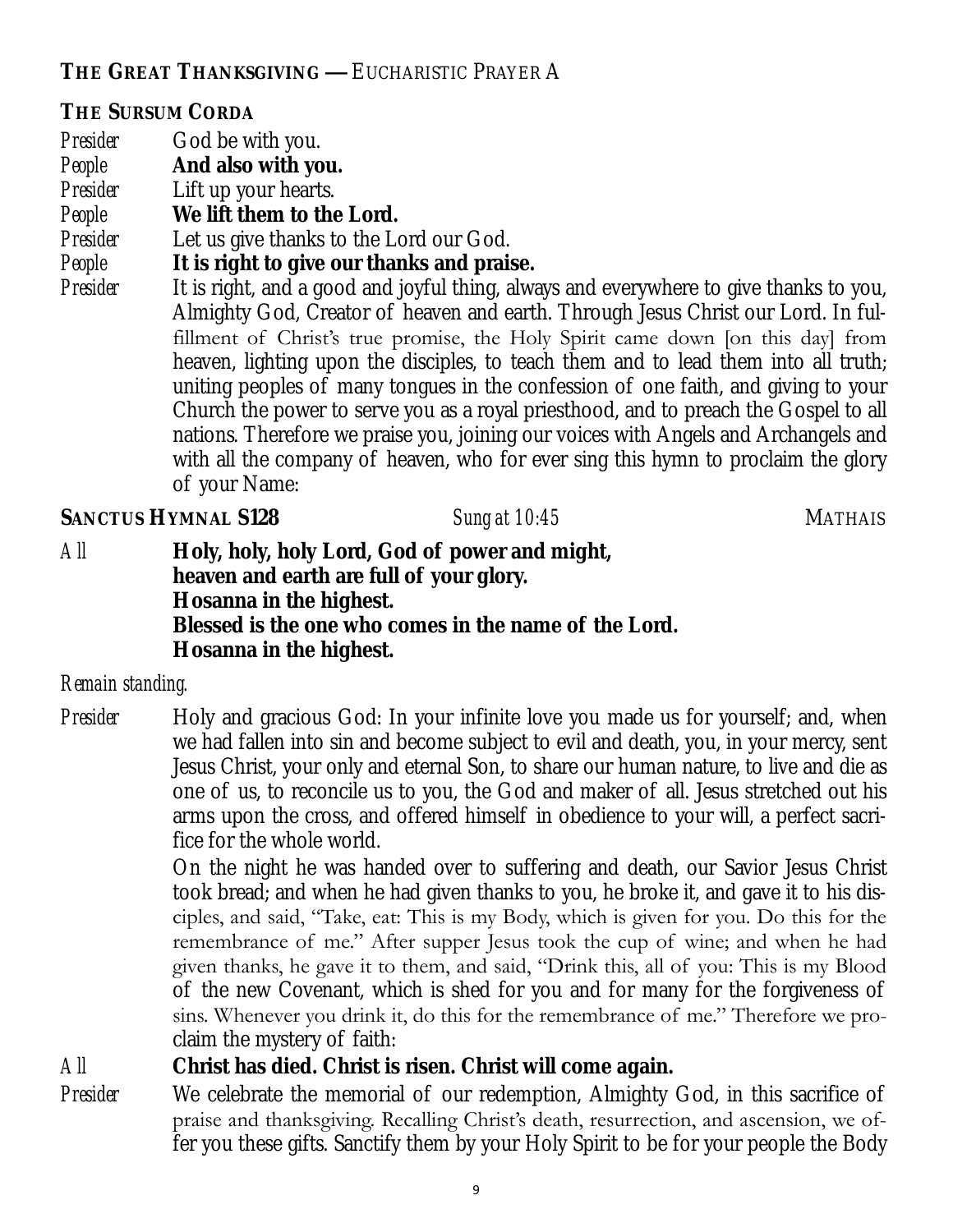and Blood of your Son, the holy food and drink of new and unending life in Christ. Sanctify us also that we may faithfully receive this holy Sacrament, and serve you in unity, constancy, and peace; and at the last day bring us with all your saints into the joy of your eternal kingdom. All this we ask through Jesus Christ our Savior. By Christ, and with Christ, and in Christ, in the unity of the Holy Spirit all honor and glory is yours, Almighty God, now and for ever. **Amen**

#### **LORD'S PRAYER**

**Our Father, who art in heaven, hallowed be thy Name, thy kingdom come, thy will be done, on earth as it is in heaven. Give us this day our daily bread. And forgive us our trespasses, as we forgive those who trespass against us. And lead us not into temptation, but deliver us from evil. For thine is the kingdom, and the power, and the glory, for ever and ever. Amen.** 

#### **THE FRACTION**

*A period of silence is kept*

**THE FRACTION ANTHEM** - **HYMNAL S154** *Sung at 10:45*HURD

*Presider* Alleluia! Christ our Passover is sacrificed for us. *People* **Therefore let us keep the feast. Alleluia!**

**INVITATION TO COMMUNION**

*Presider* The gifts of God for the people of God.

*The congregation is seated.*

*All people are invited to receive communion in the Episcopal Church. Those who would like to receive a blessing instead of the bread and the wine may signify by crossing their hands over their chest. Tell an usher if you need to receive communion gluten free or at your seat.* 

**COMMUNION** – 8:30 Improvisation on *"Come down, O Love divine"* ARR. CHARLES CALLAHAN 10:45 – **HYMN 516** *Come down, O Love divine* DOWN AMPNEY

*At the conclusion of Communion, a moment of silence is observed.*

**POST COMMUNION PRAYER**

*Presider* Let us pray.

*Please stand.*

*All* **Eternal God, you have graciously accepted us as living members of our Savior Jesus Christ, and you have fed us with spiritual food in the Sacrament of his Body and Blood. Send us now into the world in peace, and grant us strength and courage to love and serve you with gladness and singleness of heart; Through Christ our Savior. Amen**.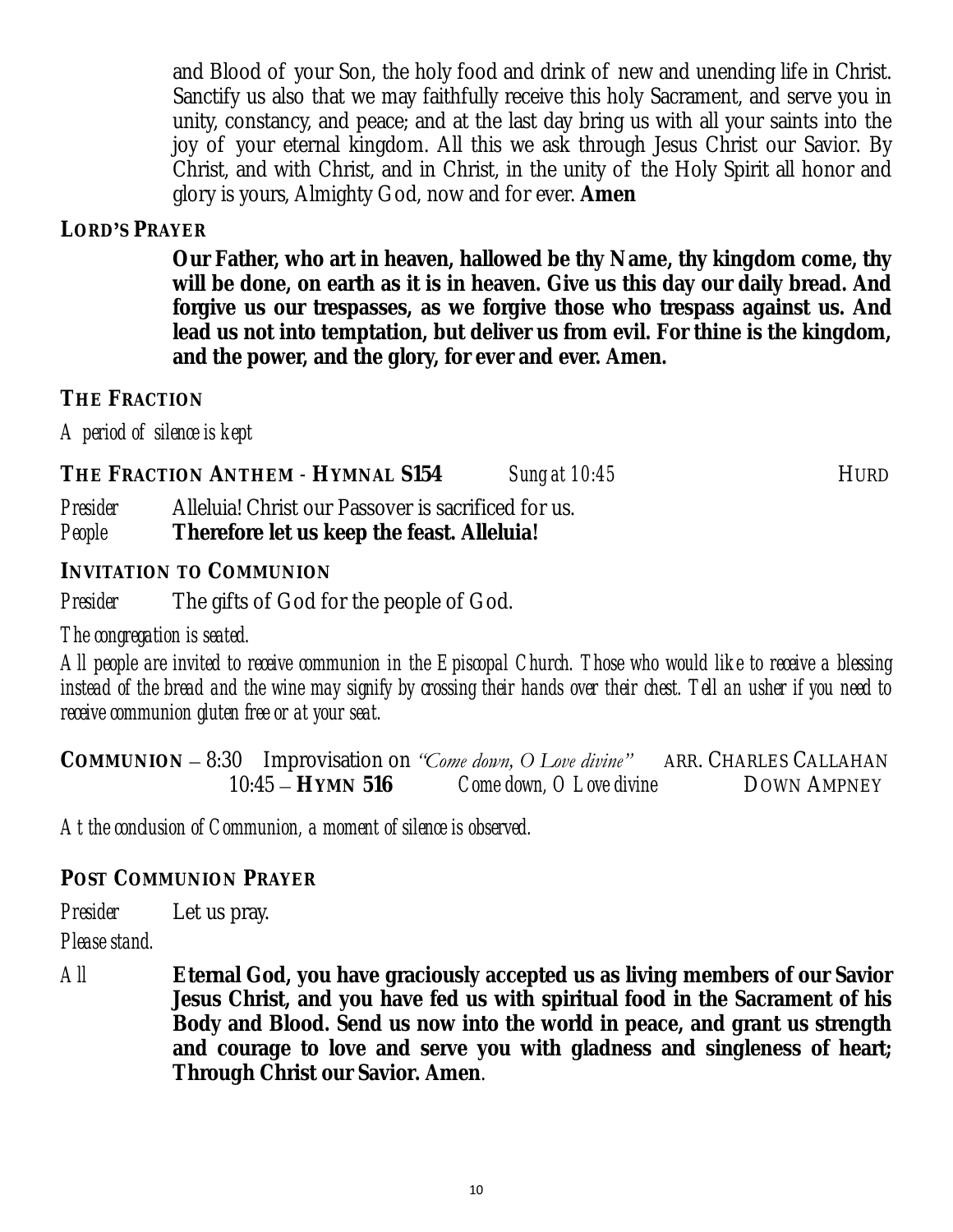**THE BLESSING FOR USE ON THE DAY OF PENTECOST**

- *Presider* May Almighty God, who enlightened the minds of the disciples by pouring out upon them the Holy Spirit, make you rich with blessing, that you may abound more and more in the Spirit for ever. **Amen.**
- *Presider* May God, who sent the Holy Spirit as a flame of fire that rested upon the heads of the disciples, burn out all evil from your hearts, and make them shine with the pure light of God's presence. **Amen.**
- *Presider* May God, who by the Holy Spirit caused those of many tongues to proclaim Jesus as Lord, strengthen your faith and send you out to bear witness to him in word and deed. **Amen.**
- *Presider* And the blessing of God Almighty, the Father, the Son, and the Holy Spirit, be upon you and remain with you for ever. **Amen.**

*Remain standing.* 

**THE CLOSING HYMN** – **432** *O praise ye the Lord* LAUDATE DOMINUM

**DISMISSAL**

- *Deacon* Let us go forth in the name of Christ. *People* **Thanks be to God.**
- POSTLUDE *Come Holy Ghost, our Souls Inspire* JOHANN SEBASTIAN BACH

#### **SERVICE PARTICIPANTS**

The Rev. Dawn Frankfurt, Rector The Rev. Jeff Roper, Deacon The Rev. Dillon Green, Curate Marlene Hallstrom, Organist St. James Choir (10:45)

ACOLYTES: Mary Druding, Deb Bagby, Elizabeth Wenger, Alexis Fletcher

> CHALICE BEARERS: Mary Druding, Mary Halley, Necia Rillema

LECTORS: Terry Anderson, Dave McDonald, Margi Young, Adrienne Edwards Joan Moore, Richard Bowman, Rick Milhon

> USHERS: Paul Rillema, Dan Dye, Deb Hager

If you're visiting, we welcome you and invite you to fill out a newcomer card. You can place it in the offering plate or give it to a clergy member on your way out. We'll make you a name tag for your next visit.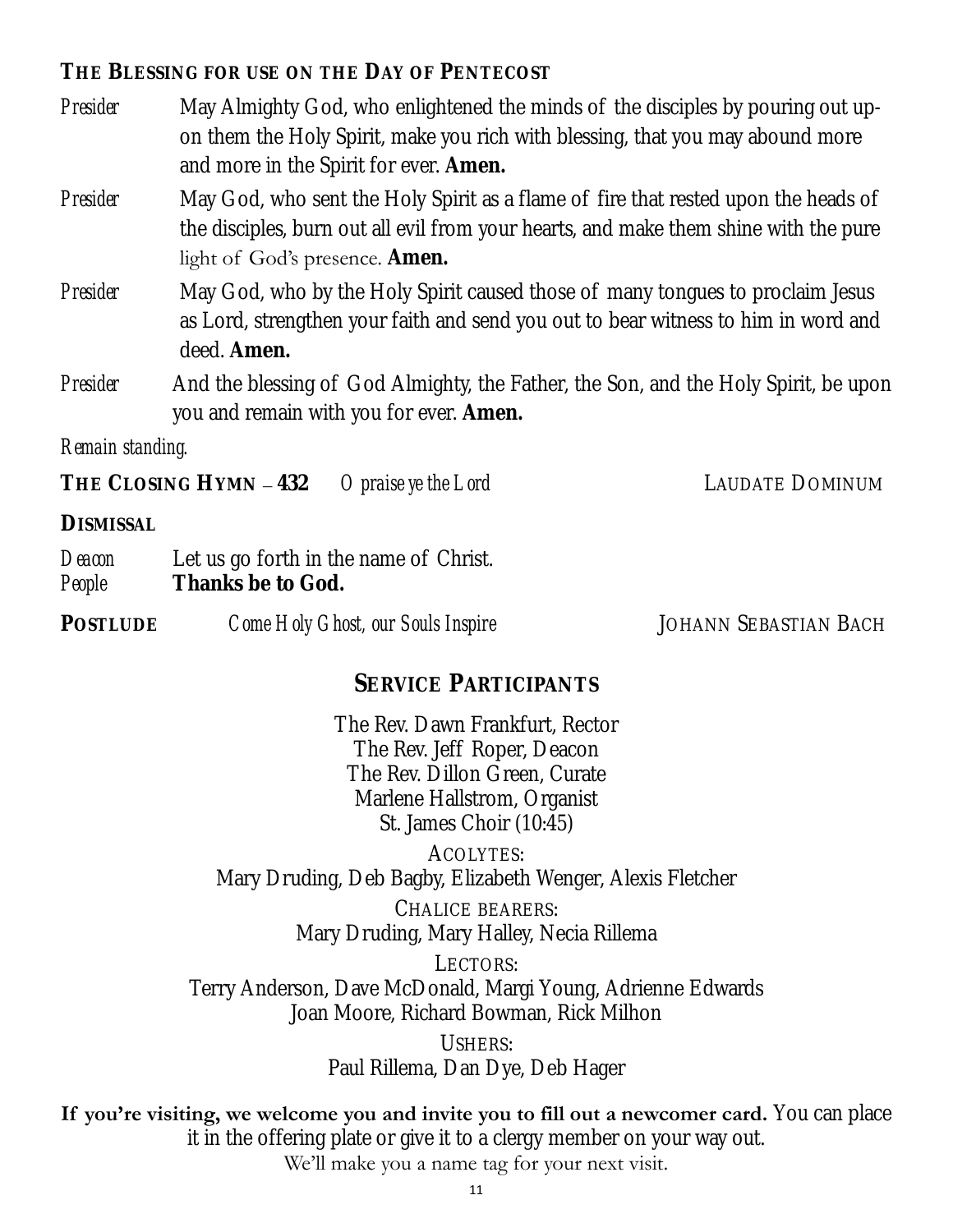## **Thoughts, Poems, and Prayers About Music On the Occasion of the Retirement of Marlene Hallstrom, Director of Music at St. James Church, Wichita, KS**

"Music is a fair and lovely gift of God which has often wakened and moved me to the joy of preaching. I have no use for cranks who despise music, because it is a gift of God. Music drives away the devil and makes people happy; they forget thereby all wrath, unchastity, arrogance, and the like. Next after theology I give to music the highest place and the greatest honour. I would not exchange what little I know of music for something great. Experience proves that next to the Word of God, only music deserves to be extolled as the mistress and governess of the feelings of the human heart. We know that to the devil music is distasteful and sufferable. My heart bubbles up and overflows in response to music, which has so often refreshed me and delivered me from dire plagues." *By Martin Luther*

#### **BCP Prayer For Church Musicians**

O God, whom saints and angels delight to worship in heaven: Be ever present with your servants who seek through art and music to perfect the praises offered by your people on earth; and grant to them even now glimpses of your beauty, and make them worthy at length to behold it unveiled for evermore; through Jesus Christ our Savior. *Amen.*

### **Listening**

'T is you that are the music, not your song. The song is but a door which, opening wide, Lets forth the pent-up melody inside, Your spirit's harmony, which clear and strong Sing but of you. Throughout your whole life long Your songs, your thoughts, your doings, each divide This perfect beauty; waves within a tide, Or single notes amid a glorious throng. The song of earth has many different chords; Ocean has many moods and many tones Yet always ocean. In the damp Spring woods The painted trillium smiles, while crisp pine cones Autumn alone can ripen. So is this One music with a thousand cadences. *By Amy Lowell*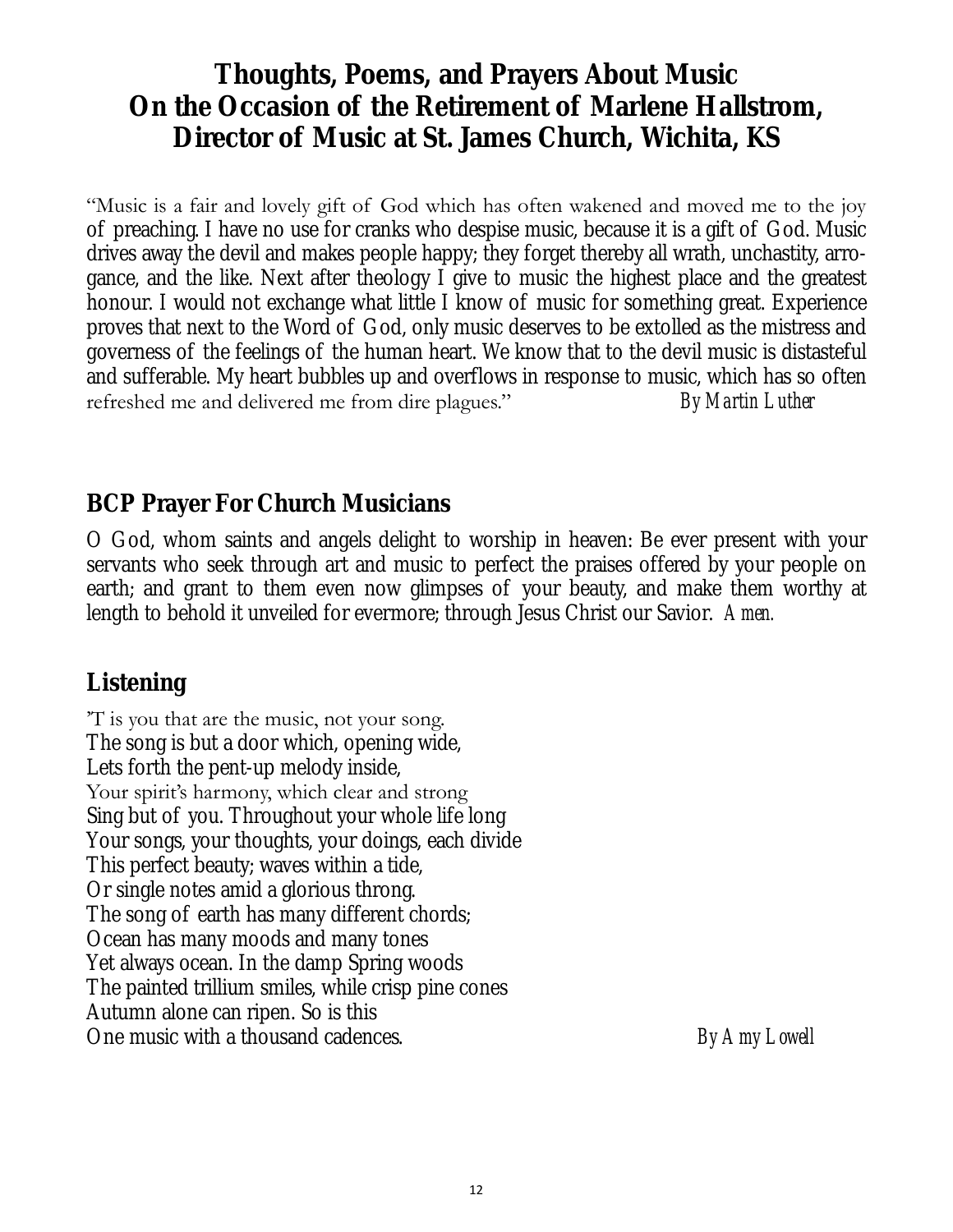**Song of Myself, 26**

Now I will do nothing but listen,

To accrue what I hear into this song, to let sounds contribute toward it.

I hear bravuras of birds, bustle of growing wheat, gossip of flames, clack of sticks cooking my meals,

I hear the sound I love, the sound of the human voice,

I hear all sounds running together, combined, fused or following,

Sounds of the city and sounds out of the city, sounds of the day and night,

Talkative young ones to those that like them, the loud laugh of work-people at their meals,

The angry base of disjointed friendship, the faint tones of the sick,

The judge with hands tight to the desk, his pallid lips pronouncing a death-sentence,

The heave'e'yo of stevedores unlading ships by the wharves, the refrain of the anchor-lifters,

The ring of alarm-bells, the cry of fire, the whirr of swift-streaking engines and hose-carts with premonitory tinkles and color'd lights,

The steam-whistle, the solid roll of the train of approaching cars,

The slow march play'd at the head of the association marching two and two,

(They go to guard some corpse, the flag-tops are draped with black muslin.)

I hear the violoncello, ('tis the young man's heart's complaint,) I hear the key'd cornet, it glides quickly in through my ears, It shakes mad-sweet pangs through my belly and breast.

I hear the chorus, it is a grand opera, Ah this indeed is music—this suits me.

A tenor large and fresh as the creation fills me, The orbic flex of his mouth is pouring and filling me full.

I hear the train'd soprano (what work with hers is this?)

The orchestra whirls me wider than Uranus flies,

It wrenches such ardors from me I did not know I possess'd them,

It sails me, I dab with bare feet, they are lick'd by the indolent waves,

I am cut by bitter and angry hail, I lose my breath,

Steep'd amid honey'd morphine, my windpipe throttled in fakes of death,

At length let up again to feel the puzzle of puzzles,

And that we call Being. *By Walt Whitman*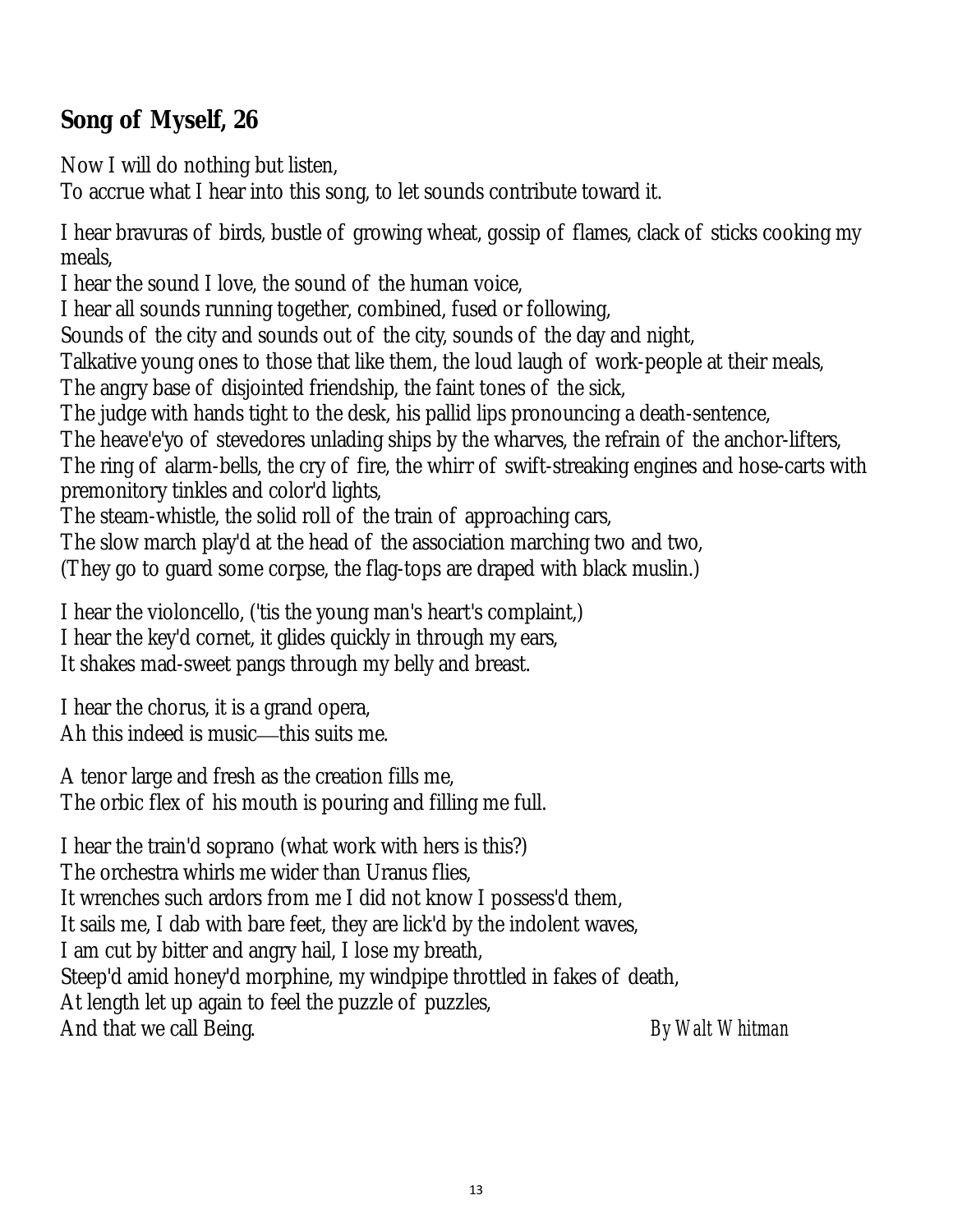#### **PARISH PRAYERS**

In the Anglican Cycle of Prayer: **Pray for The Anglican Church of Southern Africa;**

In the World Council of Churches Cycle of Prayer: Pray for **Lesotho, Namibia, South Africa, Eswatini;**

In the Kansas Cycle of Prayer: **Pray for the youth ministries of the diocese, especially for the campers and staff at Episcopal Summer Camp this week;**

Our seminarian, **Maddy Bishop;**

Those serving in the military: **J. David Anderson-Lusk, Will Corkins, Maureen Tanner;**

Those who have died: **Ryan Reep, Larry Soice, Bob Alford, Martie Noll, Debbie Stephens;**

Those in trouble, sorrow, need, sickness or any other adversity: **families in need, Karen T., Jayne, the Beaudoin family, Dana Foley, the Keenan family, Ron H., Suzy R., Taci F., Sue R., Ashley M., Phil S., Isabella, Cathy W., Helen B., Bill & Carolyn, Dave W., Kitty, Laura S., Bob & Sue, Marge, Pam M., Dal, Gus, Joan J., Martha, Betty, Sage, Joseph, Sam & Beth, Jerry, Joy J., Judy T.**

If you have prayers you would like added to the prayer list, please call or email the office. Office hours are 10 a.m. to 4 p.m. Monday-Friday. If your prayers have been answered, we would love to rejoice with you. Please contact the office at office@stjameswichita.org or 316-683- 5686 to let us know that we can remove your prayer request.

#### **PRAYER FOR VICTIMS OF GUN VIOLENCE**

O God, whose beloved Son took children into his arms and blessed them: Give us grace to entrust your beloved children of Uvalde to your everlasting care and love, and bring them fully into your heavenly kingdom. Pour out your grace and loving-kindness on all who grieve; surround them with your love; and restore their trust in your goodness. We lift up to you our weary, wounded souls and ask you to send your Holy Spirit to take away the anger and violence that infects our hearts, and make us instruments of your peace and children of the light. In the Name of Christ who is our hope, we pray. Amen.

#### **PRAYERS FOR UKRAINE**

God of mercy, hear our prayers for our sisters and brothers in Ukraine. We ask for peace for those who need peace, reconciliation for those who need reconciliation, and comfort for all who don't know what tomorrow will bring. Lord may your kingdom come, and your will be done.

Lord God, we ask you to bless and be with all – especially children who are suffering as the crisis in Ukraine deteriorates. We ask this also for or those who are anxious and fearful; for those who are bereaved, injured, or have lost their lives; for those who have lost loved ones. Gracious God, hear our prayers.

God our Creator, we ask that decision makers hear your voice: parents protecting their families as they decide whether to stay or leave; Church leaders as they support and comfort people; and we pray for wise actions from global leaders - who have the power not only to start wars, but to stop them too.

We cry out for an end to this crisis; for mercy, peace, and truth; because you are light, hope, power, and love. **Amen.**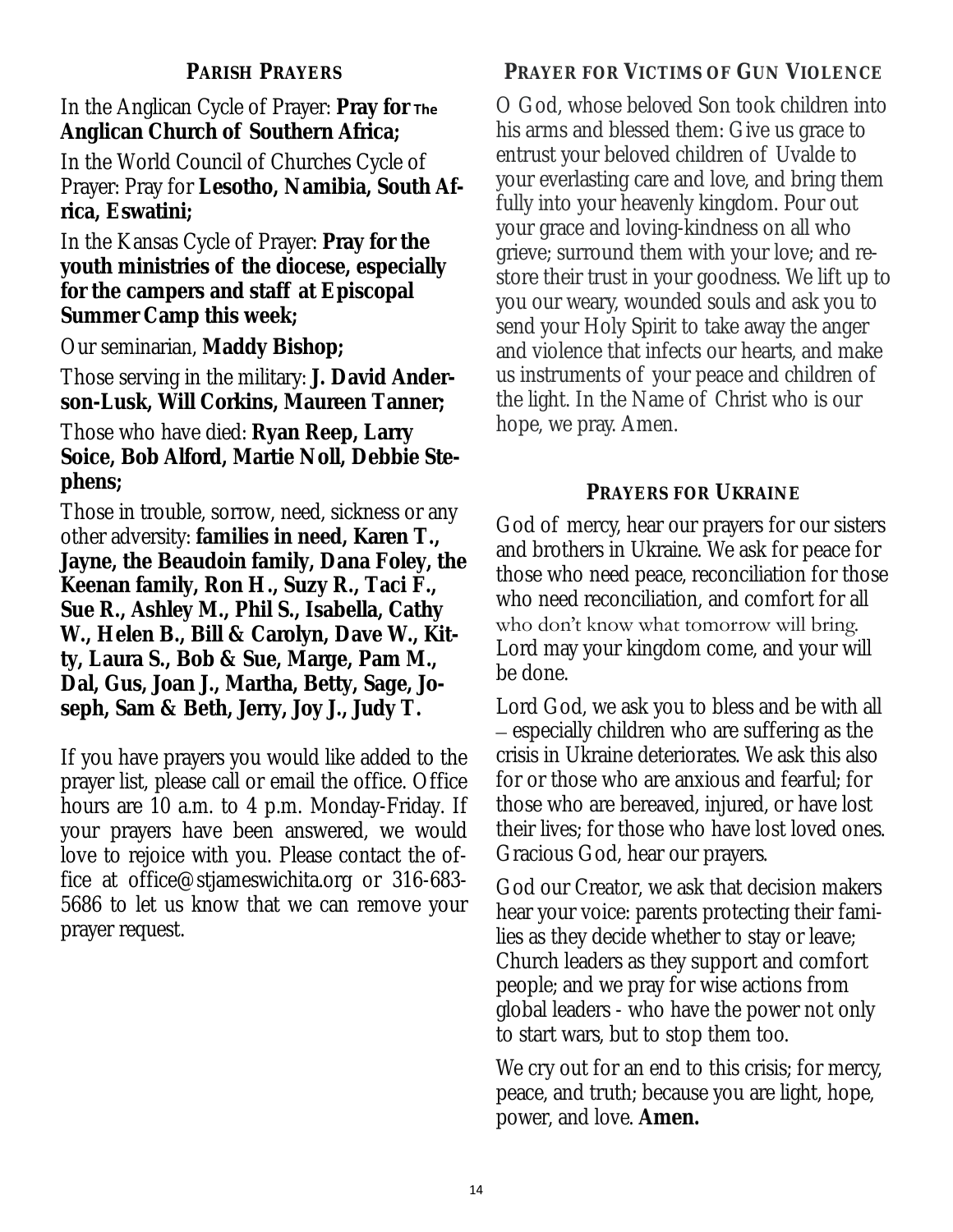#### **PARISH ANNOUNCEMENTS**

**The Rev. Sam Criss celebrates his 90th birthday, Sunday, June 5th.** We wish him the best. Fr. Sam has served St. James and other Wichita area Episcopal Churches faithfully through the years.

St. James' Welcome Team invites new and long -time members of our community to gather for some fun together. On **Wednesday, June 8 starting @ 7:00pm** we will host a Happy Hour at church in the Lounge. All are welcome! Come & make a new church friend!

**Adult Forum will be back on Sunday, June 12.** We will continue our theme of "Going off the Lectionary Grid," where we look more in depth at the readings for that day. Join us in the Guild Hall at 9:45 Sunday mornings.

**Our Nursery is open** on Sunday mornings for our services and Adult Forum until August. We are still in need of volunteers, so please contact Chelsea if you are interested. formation@stjameswichita.org

**The 50 days of Easter Minster Project ends Sunday, June 5.** Thanks to all who've participated.

**The next American Red Cross Blood Drive is scheduled for Sunday, June 19th** at St. James. You may sign yourself up for an appointment at [www.redcrossblood.org,](http://www.redcrossblood.org) search for St. James Wichita, login or create an account and then sign up. Or text/call/email Dottie Evans at 785.341.4532 [dottiee](mailto:dottieevans6@gmail.com)[vans6@gmail.com.](mailto:dottieevans6@gmail.com) Thank you for helping us save lives.

Our **SUITCASE DRIVE** for foster children ends this Sunday, June 5. We appreciate our congregation's generous response. Thank you! We have begun delivering the suitcases to St. Francis Ministries and Kansas Children's Service League. At least fifty foster children will

enjoy having their own suitcases. Drive Chairs: Vicki Evans, Suzanne Laycock, Joan Bledsoe, and Joan Bledsoe.

**100 Year Charity Project Update**. Our plans to refurnish three **Family Visitation rooms at St. Francis Ministries** are progressing. Outreach Committee members have researched and purchased sturdy, educational toys and books, as well as decorative posters, and some furniture. One room will have a carmap rug with a number of cars for play, and another room will have a new changing table. Gene Carr, a professional painter, will give each of the rooms fresh paint— 3 beige walls and one accent color wall in each room. As soon as the work begins, pictures will be posted. A plaque indicating St. James's donation of the rooms will be mounted just outside the rooms. Your generous gifts to the 100 Year Campaign are making this project possible. Thank you St. James!

**Ready to camp? Our VBS theme is Compassion Camp.** We will take a 4-day adventure growing in compassion and spreading love to the world. We will incorporate camping and turn St. James into its own campsite. This adventure is for our preschool-incoming 6th graders and it is completely free! Register at: [www.myvbs.org/stjameswichita.](http://www.myvbs.org/stjameswichita) We will need lots of volunteers and materials, be on the lookout for those announcements. Chelsea: formation@stjameswichita.org.

Guild Hall Players will present the Tony Award winning romantic musical **THE LIGHT IN THE PIAZZA** July 21-24. The current issue of **SEASONS** has the wrong dates listed.